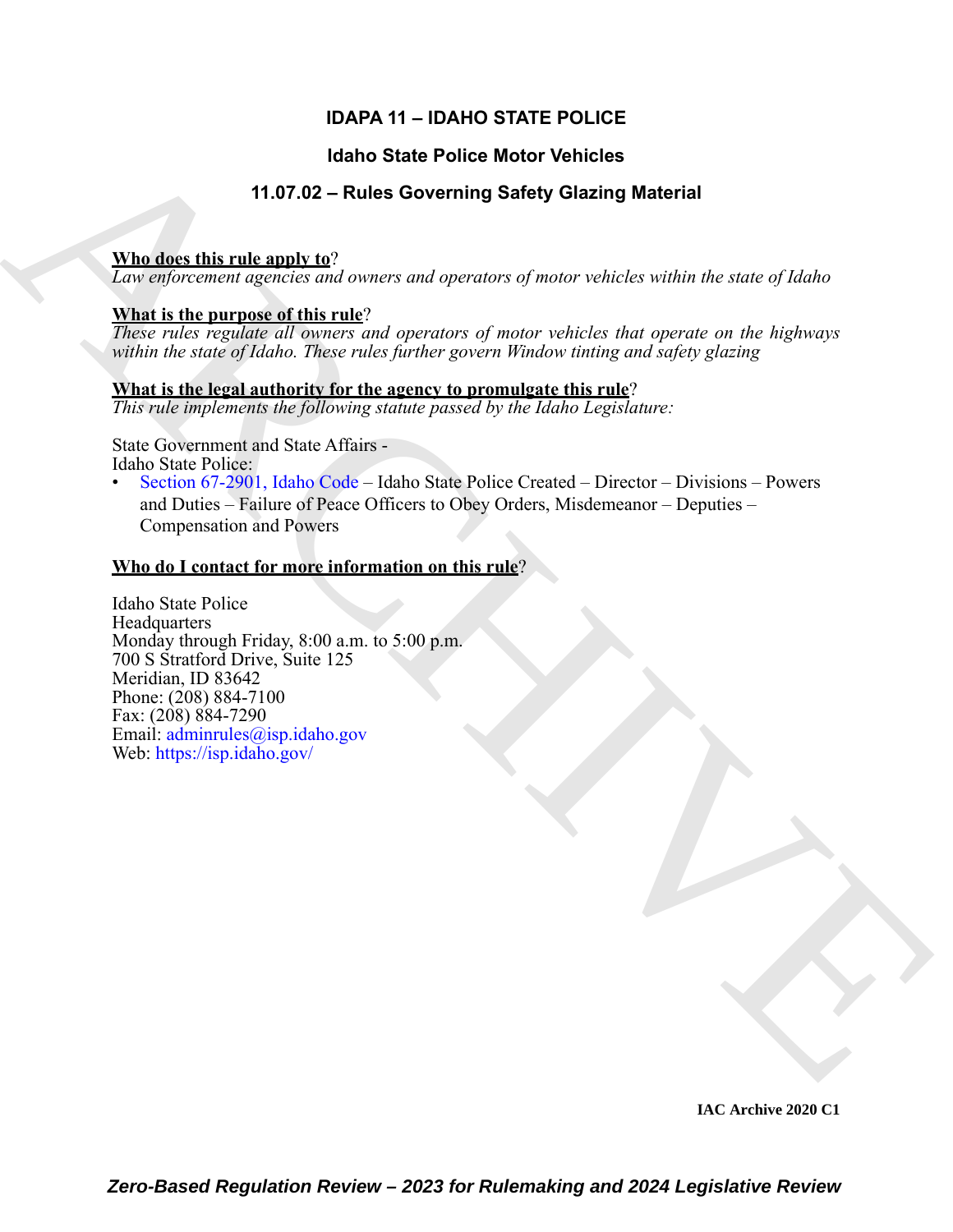# **Table of Contents**

## 11.07.02 - Rules Governing Safety Glazing Material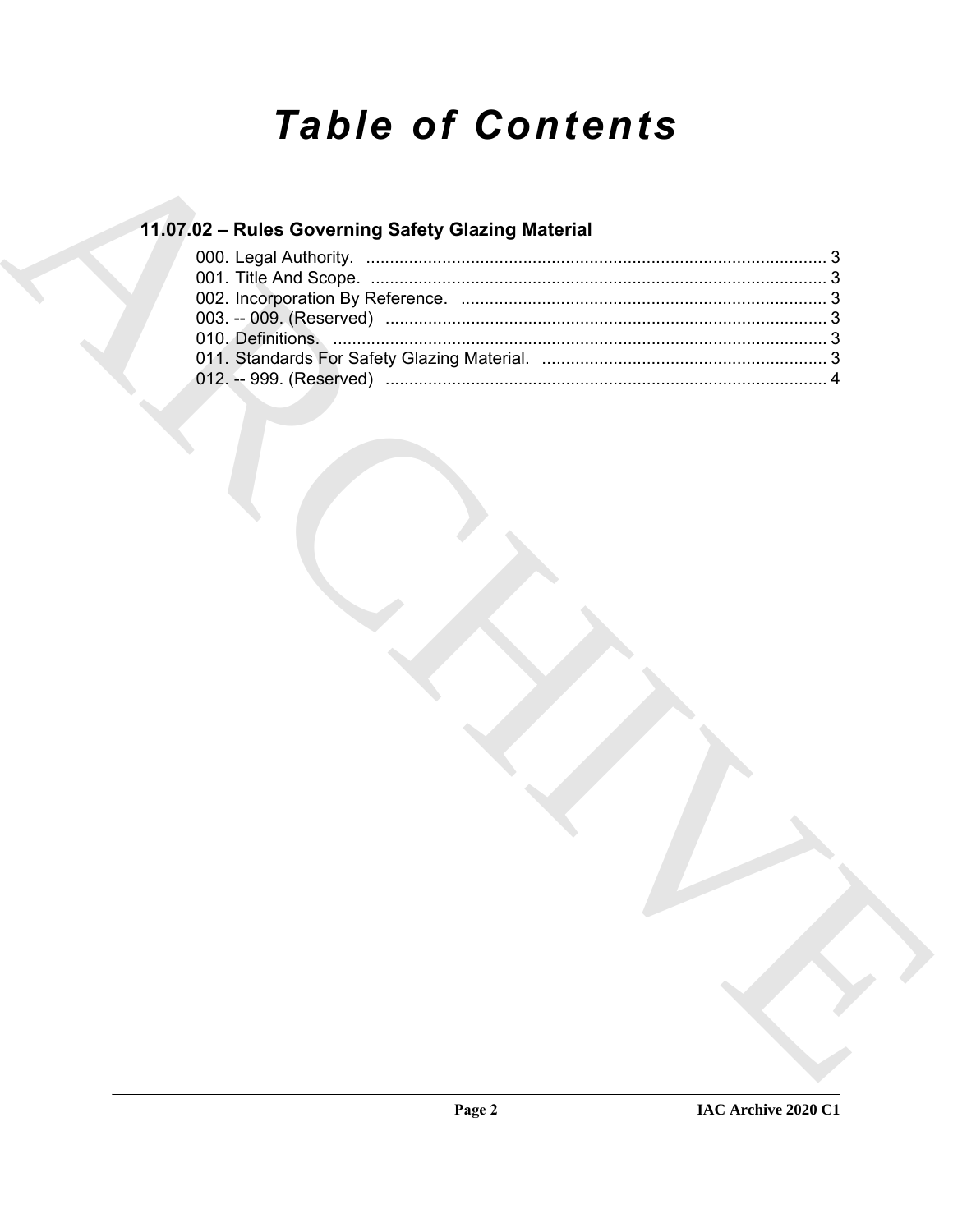#### **11.07.02 – RULES GOVERNING SAFETY GLAZING MATERIAL**

#### <span id="page-2-14"></span><span id="page-2-1"></span><span id="page-2-0"></span>**000. LEGAL AUTHORITY.**

These rules are promulgated pursuant to the authority granted to the Idaho State Police pursuant to Section 67- 2901(4), Idaho Code. (5-3-03)

#### <span id="page-2-2"></span>**001. TITLE AND SCOPE.**

<span id="page-2-17"></span>**01.** Title. These rules are titled IDAPA 11.07.02, "Rules Governing Safety Glazing Material."

 $(5-3-03)$ 

**02. Scope**. The rules apply to safety glazing material on motor vehicles under the jurisdiction of the Idaho State Police (5-3-03)

#### <span id="page-2-13"></span><span id="page-2-3"></span>**002. INCORPORATION BY REFERENCE.**

**01. Incorporated Document**. Pursuant to Section 49-901, Idaho Code, the director hereby adopts by reference the standards and specifications set forth in 49 C.F.R. Sections 571.1 through 571.500, revised as of June 3, 2019. 2019. (3-20-20)

**02.** Availability of Reference Material. The federal regulations adopted by reference in these rules are ed at the following locations: (7-2-97) maintained at the following locations:

**a.** Superintendent of Documents, U.S. Government Printing Office, Washington, D.C. 20402, or U.S. Government Bookstore, Room 194, Federal Bldg., 915 Second Ave., Seattle, WA 98174; and (5-3-03)

<span id="page-2-8"></span><span id="page-2-7"></span>**b.** Idaho State Police, 700 S. Stratford Drive, Meridian, Idaho 83642. (3-20-20)

#### <span id="page-2-4"></span>**003. -- 009. (RESERVED)**

#### <span id="page-2-5"></span>**010. DEFINITIONS.**

**01. Light Transmission**. The ratio of the amount of total light, expressed in percentages, that is allowed to pass through the product or material to the amount of total light falling on the product or material and the glazing. (3-20-20)

<span id="page-2-9"></span>**02. Luminous Reflectance**. The ratio of the amount of total light, expressed in percentages, that reflected outward by the product or material to the amount of total light falling on the product or material. (3-20-20)

<span id="page-2-10"></span>**Own or Owning**. Having the property in or title to a motor vehicle. These terms include persons, other than lienholders, who are entitled to the use and possession of a vehicle subject to a security interest in another person, but excludes a lessee under a lease not intended as security. (3-20-20)

<span id="page-2-11"></span>**04. Person**. Every natural person, firm, fiduciary, co-partnership, association, corporation, trustee, receiver or assignee for the benefit of creditors, political subdivision, state or federal governmental department, agency, or instrumentality. (3-20-20) (3-20-20)

<span id="page-2-12"></span>**05. Window Tinting Films or Sunscreening Devices**. Designed to be used in conjunction with vehicle glazing materials for the purpose of reducing the effects of the sun. (3-20-20) approved vehicle glazing materials for the purpose of reducing the effects of the sun.

#### <span id="page-2-15"></span><span id="page-2-6"></span>**011. STANDARDS FOR SAFETY GLAZING MATERIAL.**

<span id="page-2-16"></span>**01.** General. It is unlawful for any person to place, install, affix or apply any window tinting film or ning device to the windows of any motor vehicle, except as follows: (7-1-93) sunscreening device to the windows of any motor vehicle, except as follows:

The rate of Schematical process.<br>
2010, Indice News Patrick Core and the state of the state of the state of the state of the rate of the rate of the state of the state of the rate of the rate of the rate of the rate of th **a.** Non-reflective window tinting film or sunscreening devices shall not be applied to the windshield below the AS-1 line; if no AS-1 line is identifiable on the windshield, non-reflective window tinting film or sunscreening devices shall not be applied to the windshield below a line extending six (6) inches below and parallel to the roof line;  $(7-1-93)$ 

**b.** Non-reflective window tinting film or sunscreening devices that have a light transmission of not less than thirty-five percent (35%) with a tolerance limit of plus or minus three percent (3%) and a luminous reflectance of no more than thirty-five percent (35%) with a tolerance limit of plus or minus three percent (3%) may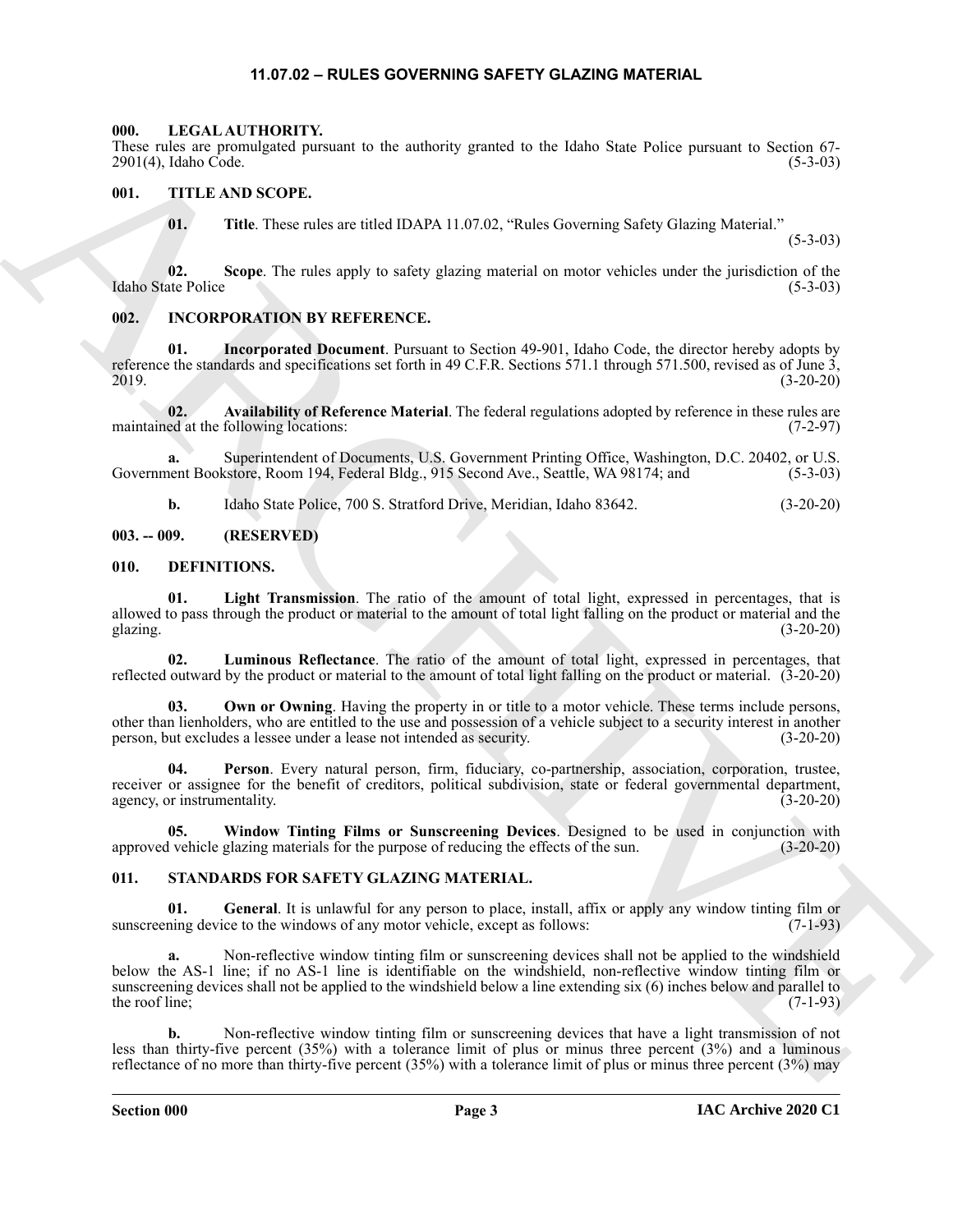be applied to the front side vents, front side windows to the immediate right and left of the driver, and the rear window; (7-1-93) window; (7-1-93)

**c.** Non-reflective window tinting film or sunscreening devices that have a light transmission of not less than twenty percent (20%) with a tolerance limit of plus or minus three percent (3%) and a luminous reflectance of no more than thirty-five percent  $(35%)$  with a tolerance limit of plus or minus three percent  $(3%)$  may be applied to the side windows to the rear of the driver. the side windows to the rear of the driver.

<span id="page-3-2"></span><span id="page-3-1"></span>**02. Restriction**. No person may operate on the public highways, sell or offer to sell any motor vehicle with a windshield or windows which are not in compliance with the provisions of this rule and the standards of Section 40-944, Idaho Code. (7-1-93)

For the Poisson in the state of the state of the state of the state of the state of the state of the state of the state of the state of the state of the state of the state of the state of the state of the state of the sta **03. Limitation**. Nothing in this section may be construed to make illegal the operation or sale of any motor vehicle, the windshield or windows of which are composed of, covered by, or treated with, any material, substance, system, or component with which such motor vehicle was sold when new or could have been equipped for sale when new as standard or optional equipment under any United States government statute or regulation governing<br>such sale at the time of manufacture. (7-1-93) such sale at the time of manufacture.

<span id="page-3-0"></span>**012. -- 999. (RESERVED)**